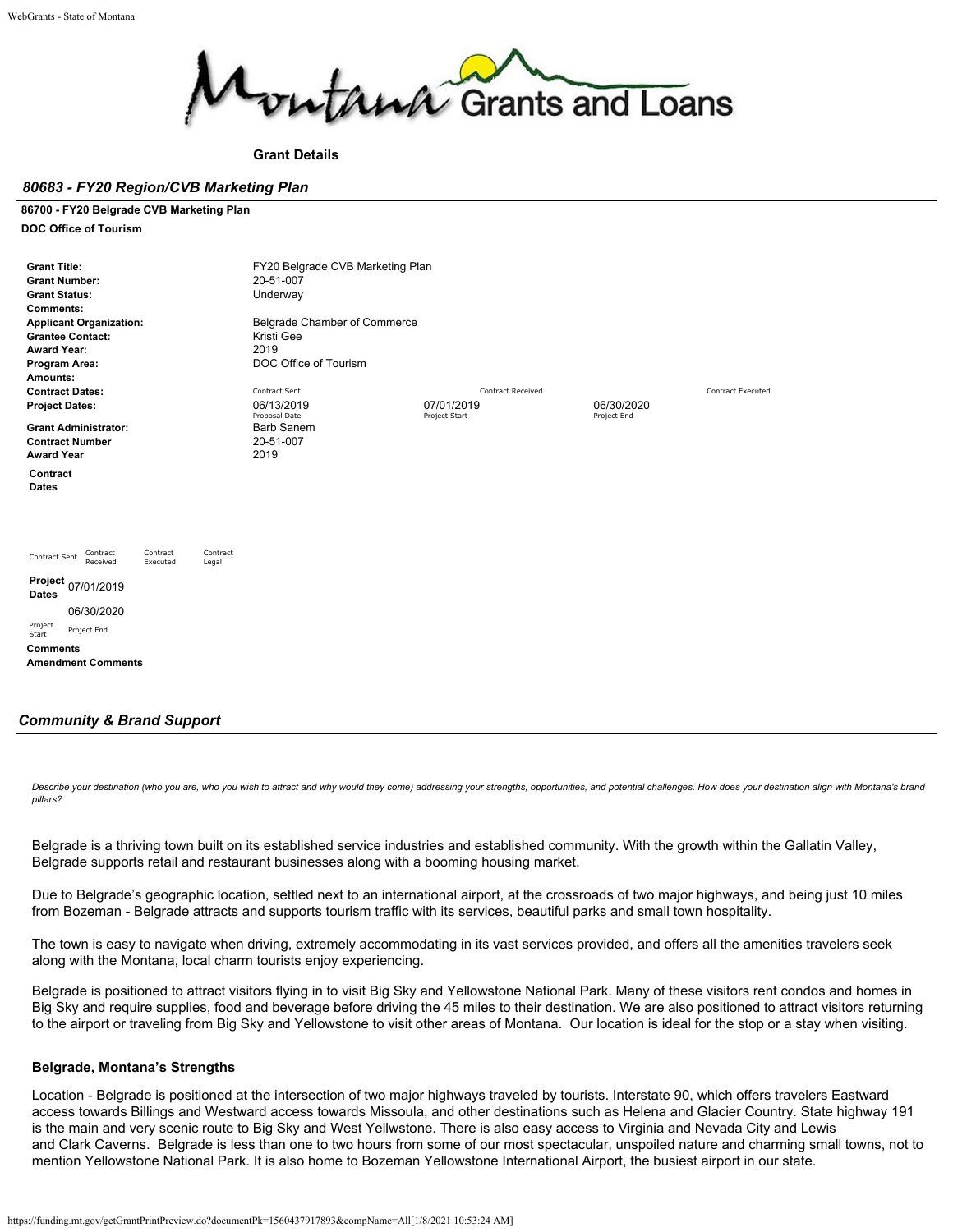Shopping and Dining - Belgrade offers a number of locally owned and chain restaurants, kitschy shops, ranch stores and antique shops that provide an authentic, Montana experience.

Parks & Events - Our small community is home to two major parks and six smaller neighborhood parks. Lewis & Clark Park, located just off of main, has a splash park and picnic shelters. Gallatin Speedway hosts car races every Friday night from Memorial Day to Labor Day. In the winter, we have two ice skating rinks, complete with warming huts.

Travel Services - Bozeman Yellowstone International Airport offers 11 direct flights to Bozeman from major cities and is the busiest airport in Montana. To support the large number of visitors, we have partnered with Bozeman to have a Visitor Information Center at the airport, and the rental car companies have increased their fleets and services. Belgrade is a great first stop when arriving in Montana due to its next-door location to the airport.

Yellowstone National Park - Belgrade is located within 90 miles of Yellowstone National Park, one of the most popular national parks in the United States. The park attracts tourists due to its reputation for wildlife viewing, geysers, hiking, camping, and other tourist attractions in the summer and winter months.

Year Round Recreation - Yellowstone Country Montana offers year round recreation which draws tourists to the area, whether drive or fly traffic. Belgrade is a hub for tourists traveling to Big Sky Resort, fly fishing on the Madison River, white water rafting and kayaking on the Gallatin River, and accessing the extensive trail systems within Yellowstone Country Montana. We are 40 minutes from two major Ski Areas, and access to thousands of miles of snowmobiling, cross country skiing and snowshoeing.

Lodging Establishments - Belgrade houses 311 hotel / motel rooms along with a handful of privately owned vacation rentals to offer a comfortable place to spend the night before heading out to thier final desitnations or day trips, or even when heading back home via Bozeman Yellowstone International Airport. Our lodging offers many amenities, including laundry services and breakfast.

## **Belgrade's Opportunities**

Belgrade has an opportunity to capitalize on drive traffic from I-90 or travelers who have flown into the Bozeman Yellowstone International Airport. By educating travelers on the services available in Belgrade, the goal is to increase the ease of their travels and offer a Montana experience. Because of its central location, Belgrade is the gateway to some of Montana's finest attractions, most within a hours drive.

## **Belgrade, Montana's Challenges**

Destination Challenges- Belgrade is not a stand-alone Montana destination community for toruist, nor is it very well know. Even the airport, which is located in Belgrade, has the name "Bozeman" and "Yellowstone" included, which drives visitors to those locations. One of the biggest challenges lies in letting the visitors know that we exist and have amenities to serve their needs. Local car rental companies, Google Maps and even vacation travel sites do not communicate the close proximity and availability of services to our visitors.

Seasonal Traffic - Like many other areas of Montana, Belgrade is affected by seasonal traffic patterns of tourism, which results in above average and low occupancy months.

We want to have tourists make Belgrade their "base camp". We are close to many attractions and by staying in Belgrade you can do them all.

## **Belgrade Alignment with Montana Brand Pillars:**

More Spectacular, Unspoiled Nature - Belgrade is settled in the heart of the Gallatin Valley. Regardless of the direction one looks, the city is surrounded by mountain ranges - The Bridgers, The Spanish Peaks, and The Tobacco Roots. Belgrade is also on the cusp of wide open farm lands, which offers a different scenery than snowcapped mountains.

Vibrant and Charming Small Towns - Belgrade is a vibrant, charming small town. There are antique shops, parks, picnic areas, farm and ranch stores, recreation, and a quaint downtown. With lovely landscapes and smiles on every corner, the town is warm and welcoming to all travelers and locals alike.

Breathtaking Experiences By Day - Yellowstone Country Montana offers a number of outdoor recreation adventures and historic draws for visitors. Whether it's a day hike to a mountain lake, guided fishing expedition, experiencing a day on the slopes of Bridger Bowl Ski Area or a trip to the Lewis and Clark Caverns - there will never be a dull day when visiting Belgrade, Montana.

**Describe your destination.**

Throughout all marketing methods outlined, Belgrade will inspire online interactions by speaking to the need of the Montana traveler. From there, the user will be directed to the Visitor's page on the Belgrade Chamber of Commerce's website where they'll be oriented with the town and its services. Pictures on the website and visitor page of the beautiful landscapes surrounding Belgrade will give the visitors a vision of Montana's beautiful mountains and wide open spaces. With clear communications and visual stimulus, we will facilitate the rendering of Belgrade services. We want travelers to make Belgrade their "base camp". Our marketing this year will gear towards letting travelers know that we are so close to so many attractions, that they can do it all by staying in Belgrade. With this plan, we are hoping that travelers will stay in our hotels, eat in our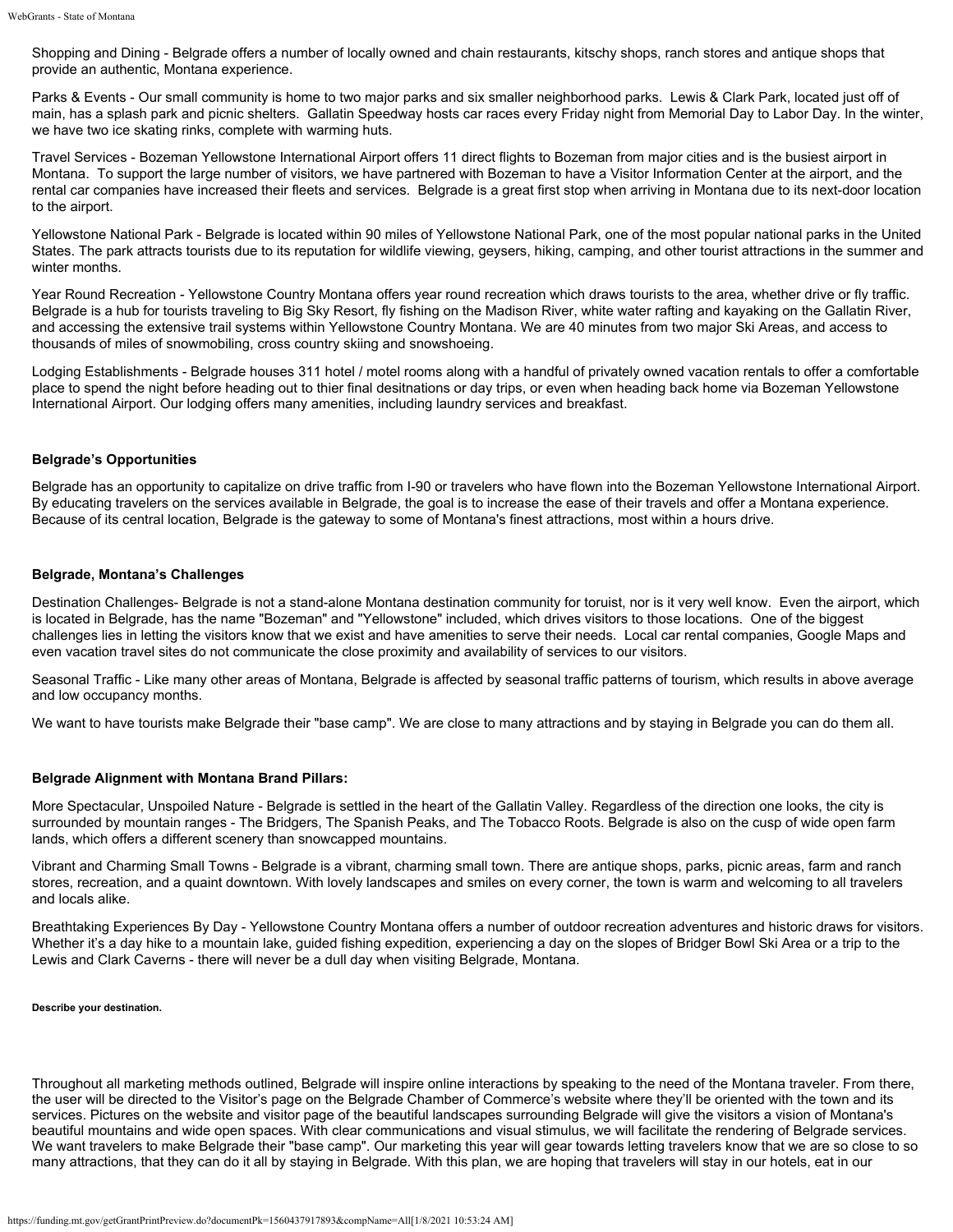restaurants and shop on our stores. Digital marketing is working well and the plan is to expand on that. With our marketing firm, The Nest Collective and digital marketing firm Hagadone Digital, we plan to put more effort into digital marketing.

### **Optional: Include attachments here**

*a. Define your target markets (demographic, geopgraphic and psychographic).*

#### **Target Market**

#### **Demographics**

- Ages 23-65
- College graduates, families, sports/outdoors, travelers, winter enthusiasts, skiers/snowboarders
- HHI of \$60K-\$75K or more
- (Source: Montana Brand Book Defining the Winter Experience)

### Overall\*:

City dwellers, married with children, well-educated, affluent, younger, families, sports/outdoors, travelers, winter enthusiasts, skiers/snowboarders

#### **Geographics**

- Winter (Cold Season) strongest markets for the high potential visitor\*:
	- Minneapolis/St. Paul, Atlanta, Denver, Los Angeles, Chicago, Salt Lake, Houston, Seattle, Dallas, San Francisco and Portland
- Drive markets include towns and communities in our bordering states:
	- Wyoming, North and South Dakota, Idaho, and even Colorado, Washington, Calgary, and AB.
- Markets that offer direct flights to Bozeman Yellowstone International Airport may include (and are sometimes seasonal):
	- Minneapolis/St. Paul, Atlanta, Denver, Los Angeles, Chicago, Salt Lake City, Houston, Seattle

## **Psychographic**

- Overall\*:
	- Our target audience feels that Montana's appeal is broad "but would be especially strong amongst a person with an easy-going, adventurous spirit."
	- High potential visitors identified as likely to visit the Northern Rocky Mountain region in the next 2 years and find visiting the state of Montana for leisure to be an exciting proposition.
	- Also identified as frequent travelers, male oriented, strongly attracted to Montana's tourism offering, familiar with Montana's tourism offering, likely repeat visitors, outdoor-oriented travelers, heavy consumers of recreational activities centered around day hiking and visits to the National Parks.
	- Desired activities on a Montana trip include hiking, visiting Glacier and Yellowstone National Parks, dining out, visiting Lewis and Clarkrelated historical sites, driving scenic byways, exploring small towns and villages, etc.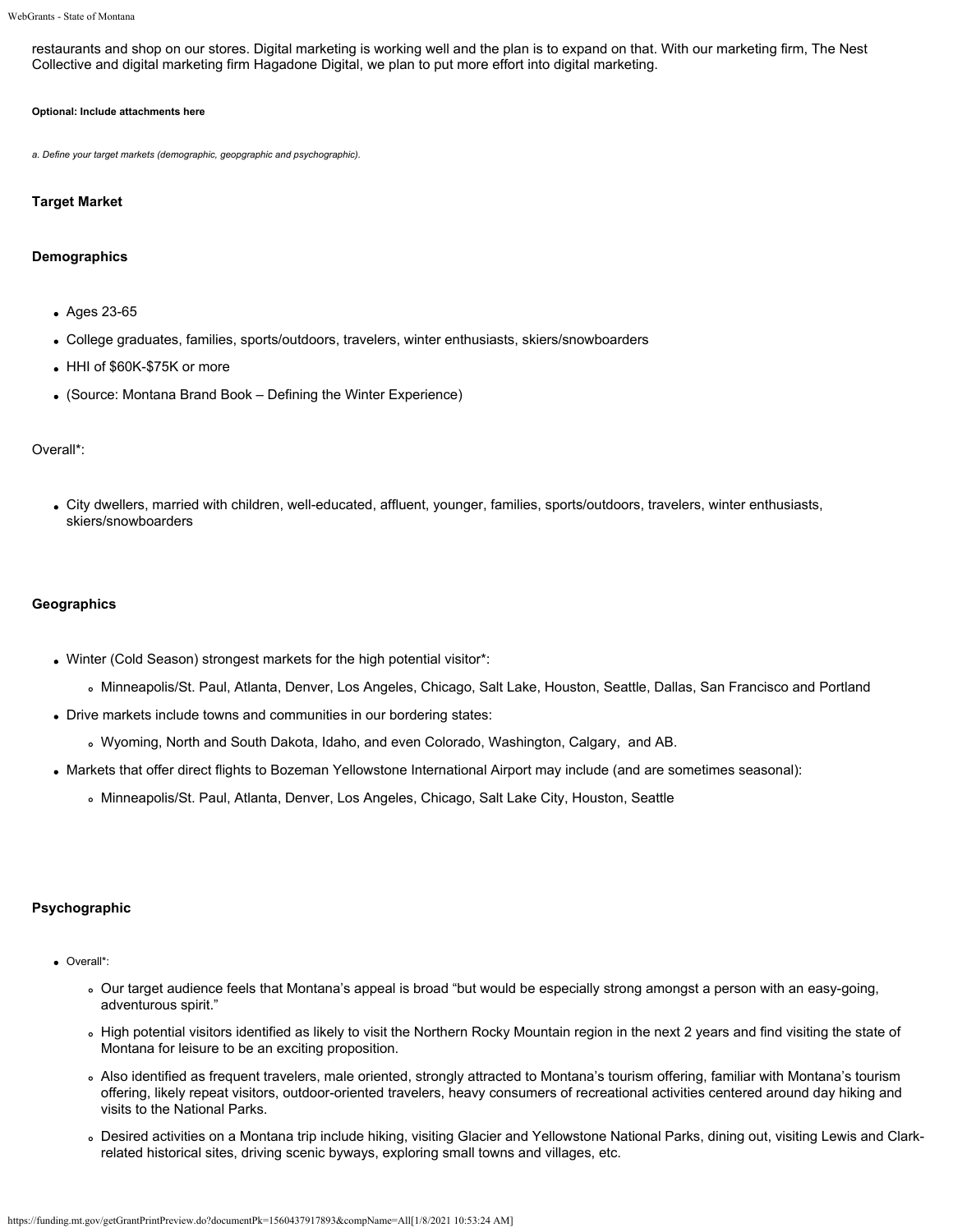- Niche segments include\*:
	- Family Travelers and History Buffs (each account for approximately 1/3 of travelers from the states key target markets)
		- Index high on outdoor psychographics, have high incomes and would expect to spend more and stay longer in the state than other travelers.

\*(Source: Montana Destination Brand Research Study – October 2016)

We also got the statistics from Bozeman Yellowstone International Airport that will help us to understand where are visitors are coming from.

*b. What are your emerging markets?*

#### **Emerging Markets**

Emerging markets for Belgrade include individuals and families that vacation in Montana and decide to relocate to the area. Gallatin County is growing and Belgrade is maintaining the same growth average as the County at 3.1 percent (source: Bozeman Chronicle/U.S. Census). We will take a look at any new direct flights coming on in FY20 as well as new drive markets.

## **Facilitation**

We provide helpful tools to visitors so that they can easily find and utilize the services we have in Belgrade. Our website and landing page [\(https://visitor.belgradechamber.org/](https://visitor.belgradechamber.org/)) contains a map and listing of services available which can assist them when arriving in the area and at Bozeman Yellowstone International Airport. There are also two visitor centers available to the traveler – at the airport and downtown Belgrade. We ran (2) Facebook paid ad campaigns and a Display/Geo Fencing digital marketing campaign to increase awareness of the winter season in Belgrade, MT. Our goal was to drive potential out of state visitors to our area by advertising Belgrade and what the surrounding area has to offer in the winter. We use these campaigns to drive qualified traffic to our site/Landing Page to learn more about what our area has to offer and track physical visits to Belgrade!

#### **Optional: Include attachments here.**

*c. What research supports your target marketing?*

## **Supporting Research**

Warm Season Traveler Demographics: <http://www.mercurycsc.com/work/montana-office-tourism/> *Note that this page is no longer on their site, so not sure what to do about that.*

Winter/Cold Season Traveler Demographics: Montana Brand Book - Defining the Winter Experience [http://marketmt.com/Portals/129/shared/docs/pdf/MTOT\\_WinterExperience091511.pdf](http://marketmt.com/Portals/129/shared/docs/pdf/MTOT_WinterExperience091511.pdf)

Overall Demographics, Warm Season Geographics, Psychographics, Niche SEgments: Montana Destination Brand Research Study - October 2016

[http://www.marketmt.com/Portals/129/shared/docs/pdf/Montana%20Brand%20Exploration%20Research%20-](http://www.marketmt.com/Portals/129/shared/docs/pdf/Montana%20Brand%20Exploration%20Research%20-%20Final%20Report%20of%20Findings%20V2%20-%20Novme...%20%28004%29.pdf) [%20Final%20Report%20of%20Findings%20V2%20-%20Novme...%20%28004%29.pdf](http://www.marketmt.com/Portals/129/shared/docs/pdf/Montana%20Brand%20Exploration%20Research%20-%20Final%20Report%20of%20Findings%20V2%20-%20Novme...%20%28004%29.pdf)

**The demand for retail and restaurant business to nonresident travelers:** <http://www.itrr.umt.edu/>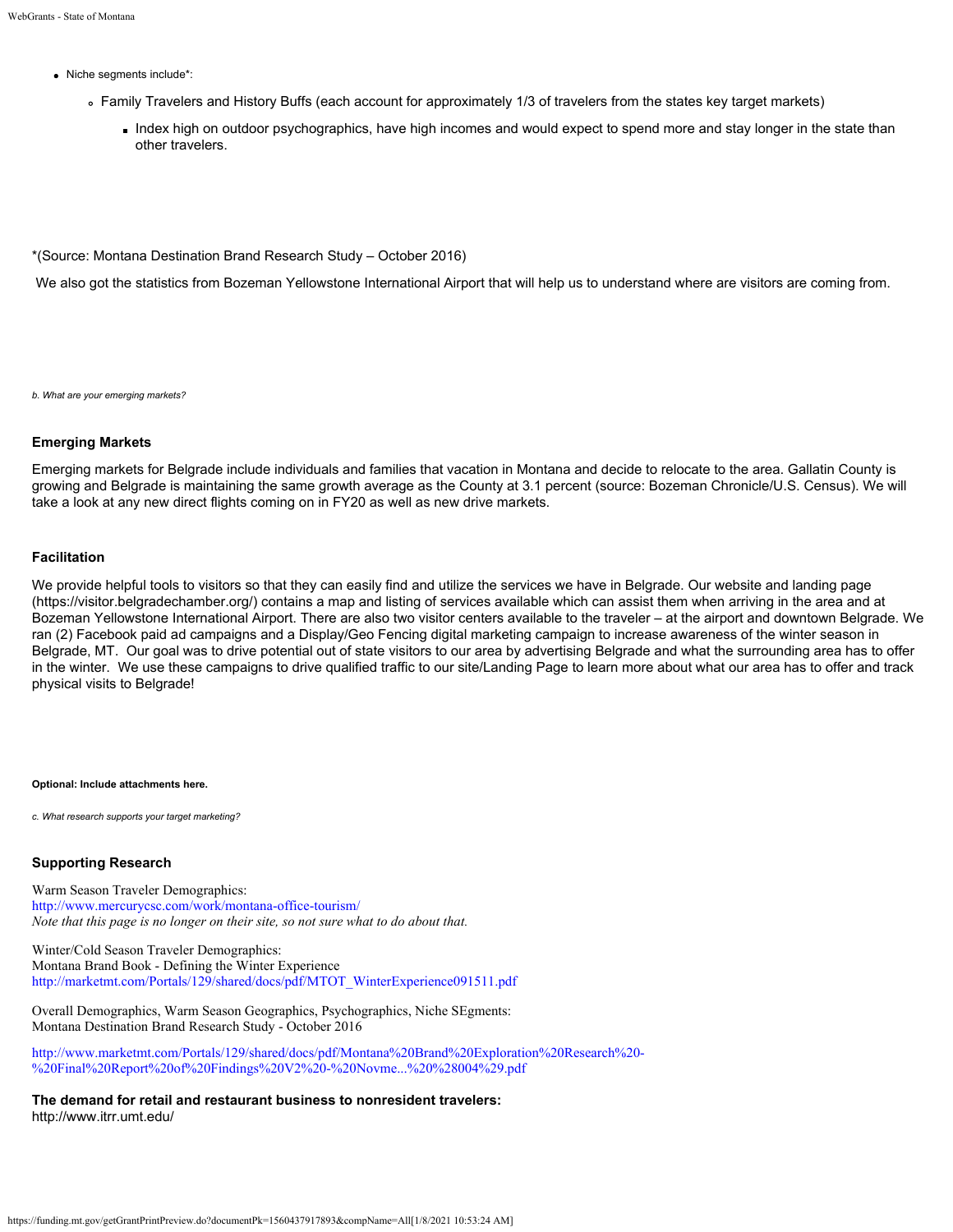Hagadone Digital also uses their own technology to target potential non-resident visitors using their online behavior and profiles.

## **Our Goals:**

## **4. Overall Goals**

- Highlight Belgrade as an essential hub when traveling to and from tourism destination locations and the Bozeman Yellowstone International Airport. Promote the local businesses as supportive, knowledgeable, and most of all convenient for travelers.
- Position Belgrade as a convenient exit on I-90 for services needed to support drive traffic.
- Capitalize and support the tourism efforts of Bozeman, Big Sky and West Yellowstone and surrounding areas.
- Continue to improve our marketing with the assistance of the Bed Tax Funds and form a TBID to help with local marketing, signage, and beautification. Our goal is to market to non residents within our target markets and demographics we've outlined to get the right message in front of the right visitor at the right time. Measuring an ROI is important by driving qualified traffic to our site/landing page. We are also able to measure physical visits to our hotels, restaurants, shops, etc to help show success of the bed tax marketing dollars.

*a. In what types of co-ops with MTOT would you like to participate?*

At this time, we are not planning to participate in any joint ventures for FY20. With such a small budget, many of the Joint Ventures are not feasible. If the opportunity arises during the fiscal year for a small joint venture, we would like to participate in a Joint Venture opportunity that fits our budget and goals. We are optimistic that we can add similar programs (Facebook and Geo Fencing campaigns) to what we are currently running as they have been beneficial and effective in utilizing a small budget and measuring an ROI at the same time.

#### **Optional: Include attachment here.**

*b. In what other types of co-ops would you like to participate? (Regions/CVBs, etc.)*

We will be collaborating with a joint venture with the Belgrade Chamber of Commerce to redo the entire website to make it mobile friendly and easier to navigate. We would like to participate in a Joint Venture opportunity with Facebook Ads and Geo Fencing technology. Working with our regions and CVBs (Yellowstone Country and Big Sky) could be beneficial in promoting our winter season campaigns together to help stretch out budget further.

*c. What types of co-ops have you done in the past? Were they successful - why or why not?*

We did not participate in any Joint Ventures in FY19. We will be looking to take part of those in the future.

**Optional: Include attachments here.**

**Optional: Include attachments here. [Bedtaxpiechart.xlsx](https://funding.mt.gov/fileDownload.jsp?filename=1556053721207_Bedtaxpiechart.xlsx)** Bedtaxpiechart.xlsx

**Optional: Include attachment here:**

## *Marketing Segment, Method & Budget*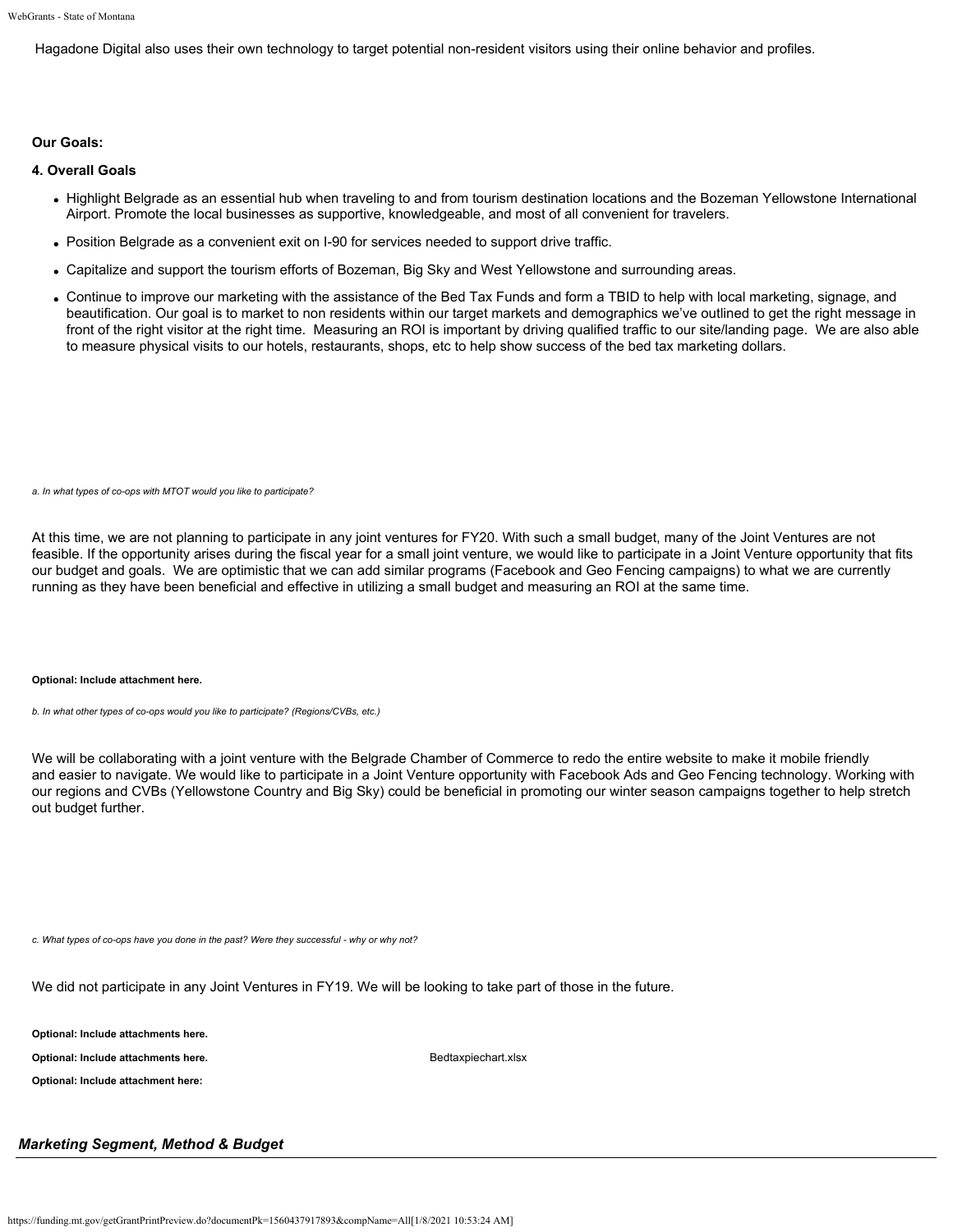| <b>Marketing</b><br>Segment | <b>Marketing</b><br><b>Method</b>           | Describe your method.                                                                                                                                                                                                                                                                                                                                                                                                                                                                                                                                                                                                                                                                                                                                                                                                                                                                                                                                                                                                                                                                                                                                                                                                                                                                                                                                                                                                                                                                                                                                                                                                             | <b>Provide supporting</b><br>research/statistics.                                                                                                                                                                                                                                                                                                                                                                                                                                                                                                                                                                                                                         | How do you<br>plan to<br>measure<br>success?                                                                                                                                                                                                               | Provide a brief<br>rationale for this<br>method.                                                                                                                                                  | Estimated<br>budget<br>for<br>method. | <b>Marketing Method</b><br>Evaluation                                                                                                                                                                                                                                                                                                                                                                                                                                                                                                                                                                                                                                                                                   | Add'l<br><b>Attchmnt</b>                           |
|-----------------------------|---------------------------------------------|-----------------------------------------------------------------------------------------------------------------------------------------------------------------------------------------------------------------------------------------------------------------------------------------------------------------------------------------------------------------------------------------------------------------------------------------------------------------------------------------------------------------------------------------------------------------------------------------------------------------------------------------------------------------------------------------------------------------------------------------------------------------------------------------------------------------------------------------------------------------------------------------------------------------------------------------------------------------------------------------------------------------------------------------------------------------------------------------------------------------------------------------------------------------------------------------------------------------------------------------------------------------------------------------------------------------------------------------------------------------------------------------------------------------------------------------------------------------------------------------------------------------------------------------------------------------------------------------------------------------------------------|---------------------------------------------------------------------------------------------------------------------------------------------------------------------------------------------------------------------------------------------------------------------------------------------------------------------------------------------------------------------------------------------------------------------------------------------------------------------------------------------------------------------------------------------------------------------------------------------------------------------------------------------------------------------------|------------------------------------------------------------------------------------------------------------------------------------------------------------------------------------------------------------------------------------------------------------|---------------------------------------------------------------------------------------------------------------------------------------------------------------------------------------------------|---------------------------------------|-------------------------------------------------------------------------------------------------------------------------------------------------------------------------------------------------------------------------------------------------------------------------------------------------------------------------------------------------------------------------------------------------------------------------------------------------------------------------------------------------------------------------------------------------------------------------------------------------------------------------------------------------------------------------------------------------------------------------|----------------------------------------------------|
| Consumer                    | <b>Online/Digital</b><br><b>Advertising</b> | Geotargeted digital<br>advertising will be used to<br>reach our target<br>audience/demographics in<br>the key markets where<br>they reside. The goal is to<br>educate the travelers of<br>the options located at/near<br>the airport when arriving<br>for their Big Sky<br>and/or Yellowstone Park<br>vacation. By geotargeting<br>our message, Belgrade<br>will efficiently maximize<br>the provided budget in a<br>manner which will also<br>provide concrete tracking<br>and reporting tools to<br>monitor and adjust the<br>campaign(s) as<br>necessary. We will do a<br>main focus on the Winter<br>(Cold Season)markets to<br>bring more business<br>locally during that time,<br>which is the<br>weakest business season<br>for our community.<br>Additionally, we have the<br>services these travelers<br>desire before they<br>commence thier travels to<br>their winter vacation<br>destinations. Digital<br>Marketing/Advertising can<br>not only stretch our budget<br>further than traditional<br>advertising, but we can<br>reach our target audience<br>in target markets by their<br>online behaviors and<br>profiles. We can also<br>measure an ROI for each<br>campaign based on<br>metrics we set for success<br>(Site visits, Physical visits,<br>etc).<br>In summary, we will target<br>our messages to:<br>Gender: Male; families,<br>sports/outdoor enthusiast,<br>winter enthusiasts,<br>travelers,<br>skier/snowboarders<br>Age: 23-65<br>HHI: \$60-75K or more<br>Inten/Contectual<br>Targeting: Winter travel to<br>Big Sky and or<br>Yellowstone in addition to<br>Yellowstone Country in<br>general. | <b>Montana Brand</b><br><b>Book-Defining</b><br>the Winter<br>Experience;<br><b>Montana</b><br><b>Destination Brand</b><br><b>Research Study-</b><br>October 2016<br>This target<br>audience are city<br>dwellers, married<br>with children,<br>well-educated,<br>affluent, and<br>younger.<br><b>Winter (Cold</b><br>Season) target<br>markets will be<br>the direct flight<br>markets: Dallas,<br>San Francisco,<br>Portland,<br>Minneapolis/St.<br>Paul, Atlanta,<br>Denver, Los<br>Angeles,<br>Chicago, Salt<br>Lake, Houston<br>and Seattle. The<br>targeted drive<br>markets are<br>Canada,<br>Washingtong,<br>Idaho, Wyoming,<br>North Dakota and<br>South Dakota. | We want to<br>lsee at least<br>a 0.08%<br>average<br>click<br>through<br>rate for<br>each month<br>the<br>campaign is<br>running.<br>We also<br>want to<br>have at<br>least <sub>5</sub><br>conversions<br>to our<br>landing<br>page for<br>each<br>month. | Geotargeted<br>online<br>advertising can<br>best reach our<br>potential<br>customers and<br>travlers in their<br>markets and<br>when they are<br>searching for<br>travel and travel<br>amenities. | \$15,000.00                           | Yes, our campaign<br>was successful. We<br>saw at least .14%<br>average click<br>through rate and 6<br>conversersions to<br>our landing page for<br>each month the<br>campaign ran. The<br>campaign ran in the<br>direct flight markets<br>as well as the<br>targeted drive<br>markets.<br>This method has<br>been successful for<br>our campaigns over<br>the last couple of<br>years, we will<br>continue this<br>method in the<br>future. For us, with a<br>limited budget, we<br>feel this is the best<br>bang for our buck to<br>get our messaging<br>in front of many<br>potential visitors. It<br>does not cost as<br>much as print ads<br>and our budget<br>does not allow for<br>billboards or<br>commericals. | <b>BCOC Montana</b><br>Outdoor Buffalo<br>Ad 1.png |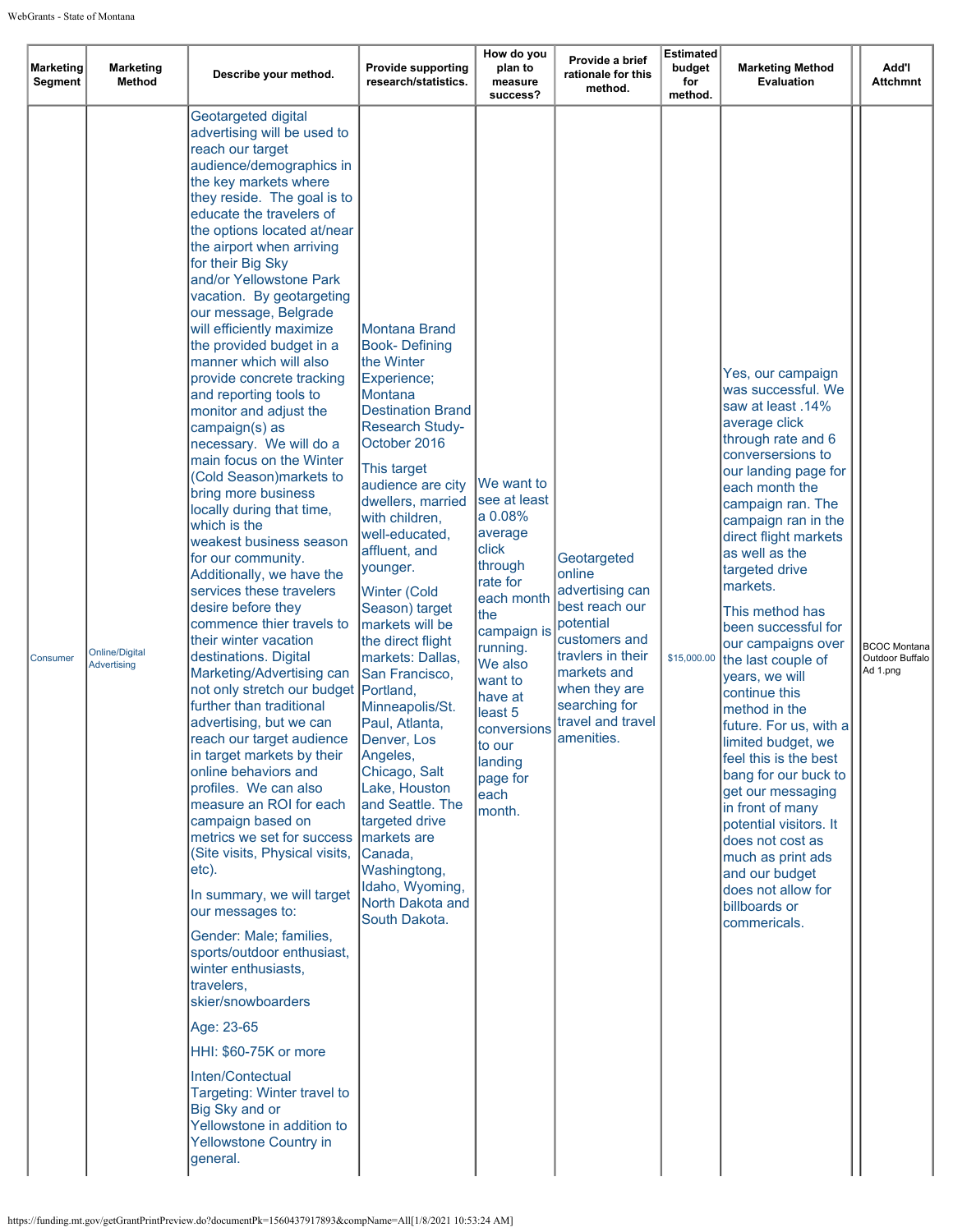| Consumer | <b>Social Media</b>       | Belgrade will utilize their<br>Facebook page to offer<br>monthly content and<br>creative to solidify the<br>consistency of the online<br>campaign. This will also<br>provide a traffic source to<br>the Belgrade Chamber of<br>Commerce's visitor page<br>on the website. The goal in<br>utilizing social media is to<br>increase fan base,<br>awareness of Belgrade<br>services and increase<br>Belgrade's exposure. At<br>least one post will be<br>made daily. The<br>opportunity budget will<br>also help support this<br>marketing method by<br>boosting posts for<br>additional exposure<br>opportunities. | Again, our<br>research has<br>shown our target<br>market uses<br>technology to<br>plan and explore<br>destinations<br>before they arrive<br>and are frequent<br>and heavy<br>Internet users.<br>Social Media is<br>lan effective<br>internet marketing<br>tool. We have the<br>opportunity to<br>market to large<br>groups of people<br>at a minimum<br>expense, who by<br>their activity have<br>shown interest in<br>Montana and all<br>of the attractions<br>and outdoor<br>activities. We can<br>push more people<br>to our website,<br>where they can<br>learn<br>more information<br>about Belgrade to<br>help them plan<br>their current or<br>future vacations<br>or business trips. | We plan to<br>have 1000<br>likes on our<br>Facebook<br>page by the<br>lend of<br><b>FY20.</b>                                                                           | Our rationale is<br>with a small<br>budget to get<br>the best bang<br>for our buck.<br>Our<br>advertisements<br>will increase the<br>"likes" to our<br>Facebook page<br>and increase<br>the traffic to our<br>website. Each<br>person who<br>likes our page<br>will be<br>spreading the<br>word. Just like<br>word of mouth<br>is a great<br>advertisement,<br>the same goes<br>for social media.<br><b>With paid</b><br>advertisements<br>on Facebook,<br>we can reach a<br>greater,<br>targeted<br>audience and<br>keep Belgrade<br>in their minds<br>when planning a<br>trip to Montana. | \$1,000.00 | Yes, this method<br>was successful. We<br>currently have 1,748<br>followers on our<br>Facebook page.<br>Daily posts about<br>traveling to<br>Belgrade and the<br>surrounding area<br>were made during<br>the campaign. Posts<br>that were receiving<br>comments and likes<br>were boosted to<br>reach more people.<br>This method will be<br>continued in the<br>future. As we build<br>our social media<br>audience, this type<br>of advertising goes<br>a long way with our<br>budget. Hagadone<br><b>Montana Media</b><br>develops the<br>creatives and places<br>them for us. We<br>have been receiving<br>more and more<br>comments and likes<br>as our campaigns<br>have been running. | Belgrade COC<br>Facebook<br>Monthly Report<br>(Dec 1 '19 -<br>Dec 31 '19).pdf |
|----------|---------------------------|------------------------------------------------------------------------------------------------------------------------------------------------------------------------------------------------------------------------------------------------------------------------------------------------------------------------------------------------------------------------------------------------------------------------------------------------------------------------------------------------------------------------------------------------------------------------------------------------------------------|----------------------------------------------------------------------------------------------------------------------------------------------------------------------------------------------------------------------------------------------------------------------------------------------------------------------------------------------------------------------------------------------------------------------------------------------------------------------------------------------------------------------------------------------------------------------------------------------------------------------------------------------------------------------------------------------|-------------------------------------------------------------------------------------------------------------------------------------------------------------------------|---------------------------------------------------------------------------------------------------------------------------------------------------------------------------------------------------------------------------------------------------------------------------------------------------------------------------------------------------------------------------------------------------------------------------------------------------------------------------------------------------------------------------------------------------------------------------------------------|------------|----------------------------------------------------------------------------------------------------------------------------------------------------------------------------------------------------------------------------------------------------------------------------------------------------------------------------------------------------------------------------------------------------------------------------------------------------------------------------------------------------------------------------------------------------------------------------------------------------------------------------------------------------------------------------------------------|-------------------------------------------------------------------------------|
| Consumer | <b>Ad Agency Services</b> | Our marketing firm, The<br>Nest Collective, has been<br>great in designing<br>eyecatching ads. Our<br>digital marketing firm,<br>Hagadone Digital used<br>those ads to place them in<br>markets with direct flights<br>from Bozeman<br>Yellowstone International<br>Airport. We will be able to                                                                                                                                                                                                                                                                                                                  | The plan is to let<br>the experts<br>design the<br>creatives. Final<br>approval will be                                                                                                                                                                                                                                                                                                                                                                                                                                                                                                                                                                                                      | By keeping<br>an eye on<br>the<br>analytics,<br>we will<br>know if the<br>ad<br>placement<br>is correct.<br>We will<br>meet<br>monthly to<br>look at the<br>reports and | The more eye<br>catching the<br>ads, the more it<br>will appeal to<br>the traveler and<br>they will click on<br>them. Once<br>they click on the<br>ad and land on                                                                                                                                                                                                                                                                                                                                                                                                                           | \$3,000.00 | This method was<br>successful.<br>Unfortunately, The<br><b>Nest Collective was</b><br>unable to fulfil the<br>contract. Hagadone<br>Media Montana is<br>our agency of<br>record are are<br>currently fulfilling the<br>contract for<br>services, (They were<br>contracted for this<br>service in the RFP<br>completed in<br>FY19). They are<br>contracted to<br>perform marketing<br>plan development,<br>research, creative<br>design services,<br>media/ad placement<br>and results tracking<br>and reporting.<br>These necescssary<br>services are beyond<br>the scope of the<br><b>CVB</b> staff and                                                                                     |                                                                               |

https://funding.mt.gov/getGrantPrintPreview.do?documentPk=1560437917893&compName=All[1/8/2021 10:53:24 AM]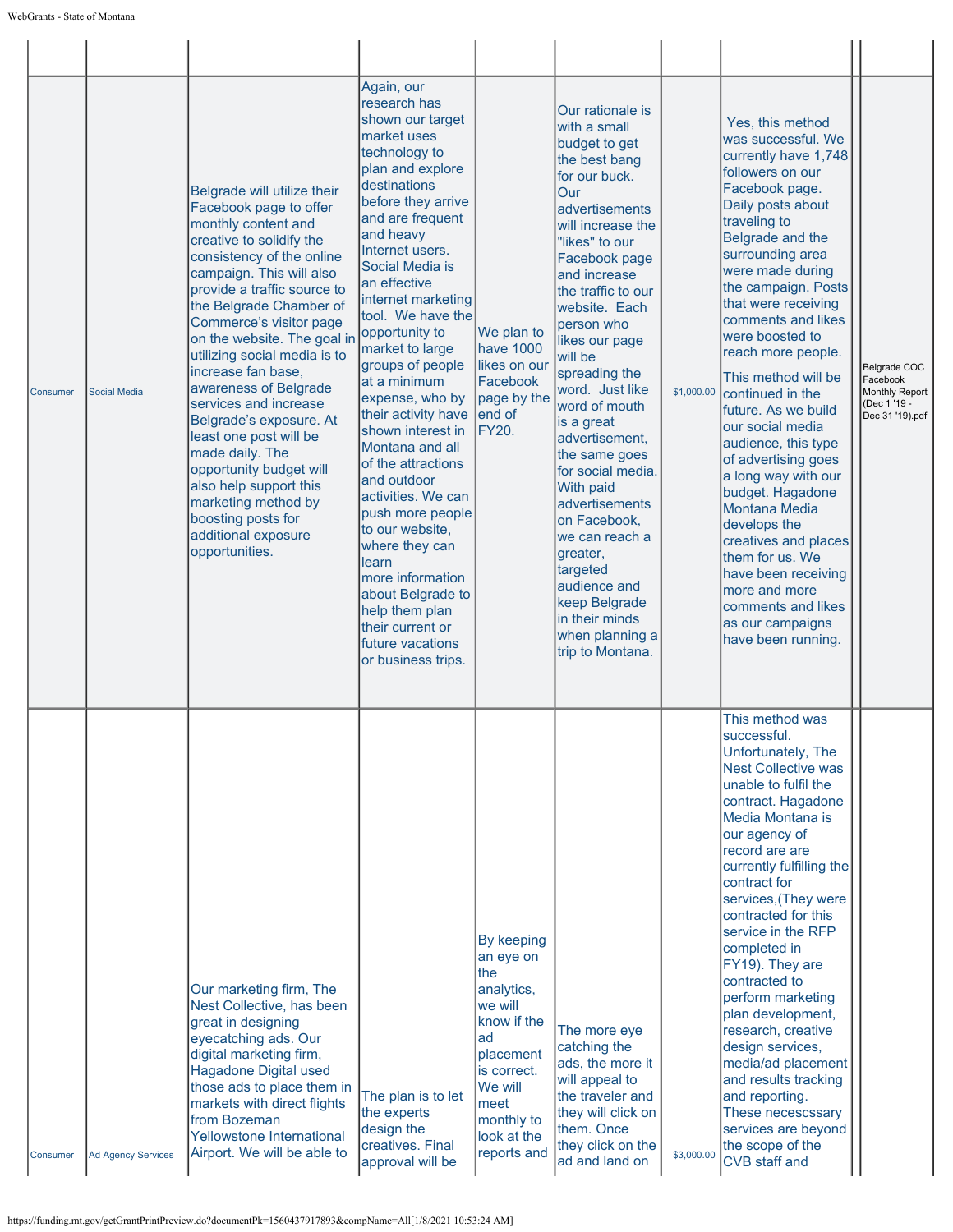|                 |                                         | see from the GeoFencing<br>reports how effective the<br>ads are and if adjustments<br>need to be made. They<br>must be placed in a way to<br>catch the travelers eye<br>and be interesting enough<br>to be clicked on to provide<br>more information.                                                                                                                                                                                                                                                                                                                                                                                                                                                                           | given by the CVB<br>committee.                                                                                                                                                                                                                                                                                                                                                                                                                                       | changes<br>will be<br>made<br>accordingly<br>If a market<br>is not<br>performing<br>well, we will<br>pull the<br>campaign<br>from that<br>market.                                                                                                                                                                              | our visitors<br>page, then they<br>will be educated<br>on what<br>Belgrade has to<br>offer.                                                                                                                                                                                                                                                                                                                                                                                                                                                                                                                                                                                                                        |             | resources and are<br>best accomplished<br>by an ad agency.<br><b>Hagadone Media</b><br>Montana performed<br>all services per<br>contract in FY20<br>and were paid by<br>invoice, we wer<br>billed as needed per<br>campaign. The<br>services provided by<br>Hagadone ensured<br>that our objective of<br>creating and<br>executing a<br>strategic marketing<br>plan in compliance<br>with statute and<br>guidelines was met<br>in a timely<br>manner. We will<br>continue to use an<br>ad agency service in<br>the future.                                                                                |                           |
|-----------------|-----------------------------------------|---------------------------------------------------------------------------------------------------------------------------------------------------------------------------------------------------------------------------------------------------------------------------------------------------------------------------------------------------------------------------------------------------------------------------------------------------------------------------------------------------------------------------------------------------------------------------------------------------------------------------------------------------------------------------------------------------------------------------------|----------------------------------------------------------------------------------------------------------------------------------------------------------------------------------------------------------------------------------------------------------------------------------------------------------------------------------------------------------------------------------------------------------------------------------------------------------------------|--------------------------------------------------------------------------------------------------------------------------------------------------------------------------------------------------------------------------------------------------------------------------------------------------------------------------------|--------------------------------------------------------------------------------------------------------------------------------------------------------------------------------------------------------------------------------------------------------------------------------------------------------------------------------------------------------------------------------------------------------------------------------------------------------------------------------------------------------------------------------------------------------------------------------------------------------------------------------------------------------------------------------------------------------------------|-------------|-----------------------------------------------------------------------------------------------------------------------------------------------------------------------------------------------------------------------------------------------------------------------------------------------------------------------------------------------------------------------------------------------------------------------------------------------------------------------------------------------------------------------------------------------------------------------------------------------------------|---------------------------|
| <b>Consumer</b> | Website/Internet<br>Development/Updates | The entire site on the<br><b>Belgrade Chamber of</b><br>Commerce's website<br>www.belgradechamber.org shows our target<br>will be redesigned in order<br>to best communicate the<br>benefits Belgrade<br>businesses can offer<br>travelers. The site is not<br>mobile friendly and<br>cumbersome to navigate.<br>With a fresh new look, to<br>go with the specific Vistitor<br>Page (redone the first<br>year), the site will enhance<br>the users expereince. This<br>will allow other marketing<br>efforts to drive traffic to the<br><b>Belgrade Chamber's</b><br>website to help achieve<br>the goals set forth in this<br>plan. The Belgrade<br><b>Chamber of Commerce</b><br>will also put money<br>towards this venture. | The supporting<br>research in our<br>narritive<br>market uses<br>technology to<br>plan and explore<br>a destination<br>before they arrive<br>and are frequent<br>land<br>heavy Internet<br>users and mobile<br>devices such as<br>smart phones and<br>tablets. By<br>reaching them<br>before they get off<br>the plane, they<br>will understand<br>that they can stop<br>in Belgrade and<br>get all their<br>supplies before<br>heading out to<br>their destination. | Our website<br>will be<br>completed<br>in FY20.<br>We will use<br>Google<br>Analytics to<br>track<br>visitors and<br>plan to see<br>that 10% of<br>the people<br>landing on<br>our website<br>are from<br>out of state<br>markets.<br><b>Our Digital</b><br><b>Marketing</b><br>campaign<br>drives<br>visitors to<br>our page. | By updating and<br>making<br>our entire<br>website more<br>user freindly,<br>attractive and<br>informative, the<br>visitor will be<br>able to see what<br>services<br>Belgrade has to<br>offer i.e<br>restuarants,<br>retail stores,<br>gas &<br>convenience<br>stores and<br>lodging. It will<br>also list support<br>services that<br>travelers may<br>be seeking. A<br>list of parks and<br>their amenities<br>for picnics or a<br>break for the<br>children. Taking<br>in an event<br>when available<br>and making the<br>community look<br>professional<br>and appealing<br>for possible<br>business<br>relocation.<br><b>Some services</b><br>may be<br>obtained prior to<br>visiting such as<br>groceries & | \$23,000.00 | The website was<br>completed in fall of<br>FY20 and is more<br>visitor friendly.<br>73.5% of visits to<br>our website were<br>from out of state<br>markets. Our<br><b>Visitors Page saw</b><br>over 2,100 views<br>during FY20.<br>We will continue to<br>use this segment for<br>maintenance and<br>updates to the<br>website in the<br>future. It is important<br>to keep up to date<br>content on our site<br>so visitors have the<br>most current<br>information. The<br>website also needs<br>to load correctly and<br>be as user friendly<br>as possible to keep<br>the interest of the<br>visitor. | Website<br>Screenshot.pub |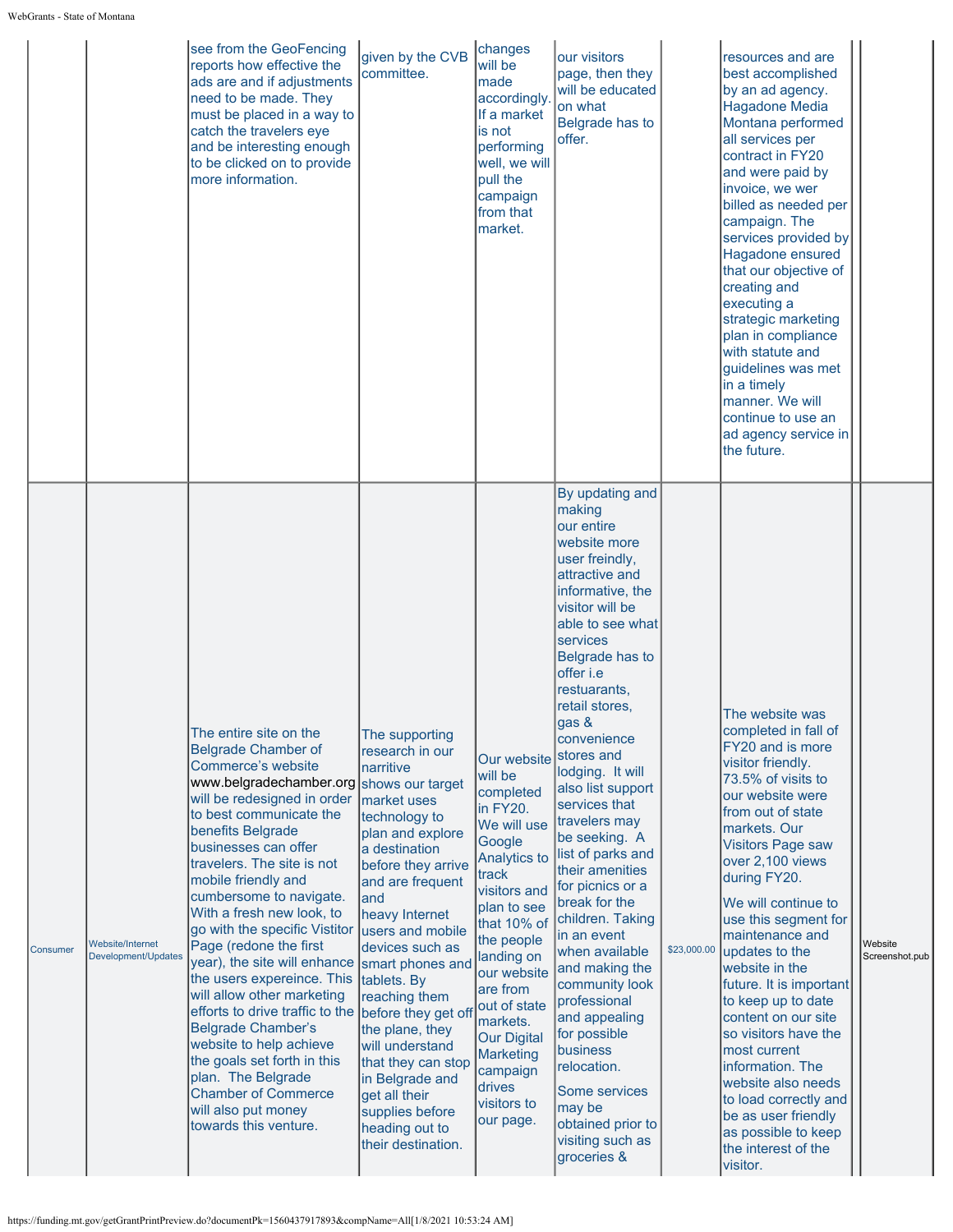|                             |                                                     |                                                                                                                                                                                                                                                                                                                                                                                       |                                                                                                                                                                                                                                      |                                                                                                                                                      | other<br>supplies needed<br>for condo stays,<br>as well as<br>lodging for<br>those late night<br>flights before<br>making the trek<br>to Big Sky and<br>Yellowstone<br><b>National Park or</b><br>vehicle travelers<br>stopping for the<br>night.                                                                                       |            |                                                                                                                                                                                                                                                                                                                                                                                                                                                                                                                                                                                                                                                                                                                                        |  |
|-----------------------------|-----------------------------------------------------|---------------------------------------------------------------------------------------------------------------------------------------------------------------------------------------------------------------------------------------------------------------------------------------------------------------------------------------------------------------------------------------|--------------------------------------------------------------------------------------------------------------------------------------------------------------------------------------------------------------------------------------|------------------------------------------------------------------------------------------------------------------------------------------------------|-----------------------------------------------------------------------------------------------------------------------------------------------------------------------------------------------------------------------------------------------------------------------------------------------------------------------------------------|------------|----------------------------------------------------------------------------------------------------------------------------------------------------------------------------------------------------------------------------------------------------------------------------------------------------------------------------------------------------------------------------------------------------------------------------------------------------------------------------------------------------------------------------------------------------------------------------------------------------------------------------------------------------------------------------------------------------------------------------------------|--|
| <b>Marketing</b><br>Support | <b>TAC/Governor's</b><br><b>Conference meetings</b> | As required, we will attend<br>the TAC Meetings and the<br>Governor's Conference on<br>Tourism. We find this<br>conference a wealth of<br>information and learn<br>something new each year.<br>The networking with other<br>CVB's, Regions, and<br>tourism related businesses<br>make the experience very<br>valuable. We are always<br>very inspired after<br>attending conferences. | Personal<br>experience from<br>attendance at this<br>conference has<br>proved to be a<br>very educational<br>conference. We<br>have<br>implemented<br>several programs<br>from information<br>that we received<br>at the conference. | We will use<br>the<br>knowledge<br>the<br>Govenor's<br>Conference<br>and TAC<br>meetings to<br>make<br>decisions<br>based on<br>what was<br>learned. | The rationale<br>behind<br>supporting the<br>attendance at<br>the meetings is<br>to enhance the<br>gained from ability of any<br>region or CVB<br>to stay<br>compliant with<br>the regulations<br>and to have a<br>greater<br>understanding<br>of what MTOT<br>is undertaking<br>on behalf of the<br>tourism<br>segments in<br>Montana. | \$1,500.00 | Kristi Gee, CEO<br><b>Belgrade Chamber</b><br>of Commerce/CVB<br>and Hannah Gee,<br>Office Manager,<br>attended the<br><b>February TAC</b><br>Summit. Due to<br>COVID-19, the<br>Governor's<br>Conference and the<br>June TAC meetings<br>were canceled. We<br>did attend the virtual<br>June TAC meeting.<br>We wil continue this<br>method. We feel<br>that there is much<br>value in attending<br>the Governor's<br>Conference as well<br>as TAC meetings<br>and summits. Many<br>ideas are formed<br>after attending these<br>conferences and<br>meetings. We also<br>find out how the<br>State is marketing<br>and can align our<br>marketing with the<br>States campaign.<br>Our ad agency<br>attends these<br>meetings as well. |  |
|                             |                                                     | Since we aren't in the<br>marketing business, we<br>felt it was important to<br>involve those who were<br>experts in their field. We                                                                                                                                                                                                                                                  |                                                                                                                                                                                                                                      |                                                                                                                                                      | We are not<br>experts in the<br><b>Marketing Field</b><br>and wanted to<br>create a good<br>marketing<br>team. Kendra<br>Callentine has a<br>great reputation                                                                                                                                                                           |            | This method was<br>successful.<br>Unfortunately, The<br><b>Nest Collective was</b><br>unable to fullfil our<br>partnership for<br>FY20. Hagadone<br>Media Montana is<br>our agency of<br>record and are<br>fulfilling the contract<br>they completed an<br>RFP for in FY19.<br>They are contracted<br>to perform<br>marketing plan                                                                                                                                                                                                                                                                                                                                                                                                     |  |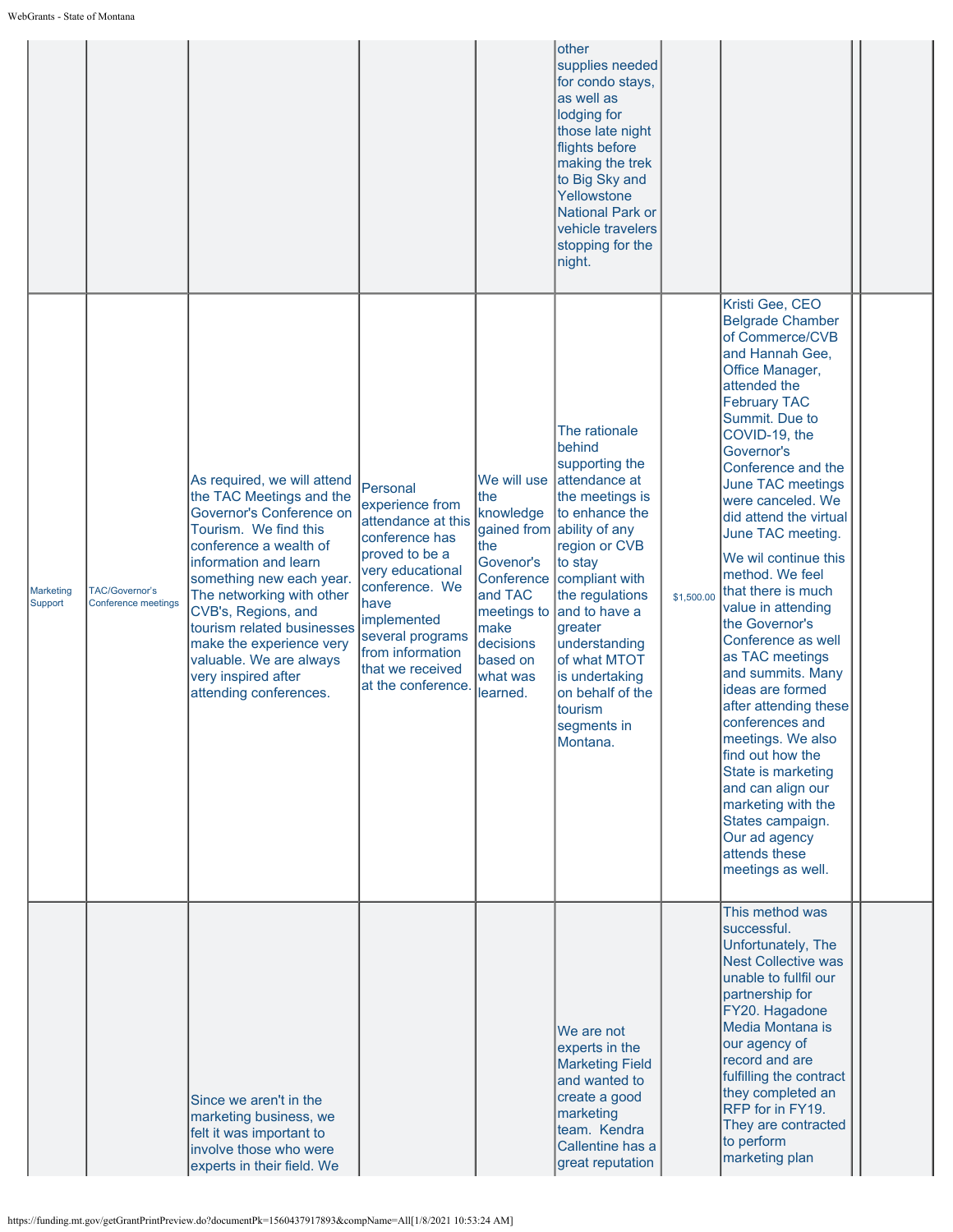| <b>Marketing</b><br>Support | <b>Marketing Plan</b><br><b>Development</b> | have hired The Nest<br>Collective to helped us put<br>together this marketing<br>plan and deciding the best<br>ways to spend our funds.<br>Kendra Callentine, owner,<br>is very knowledgable<br>about digital marketing<br>and has many contacts.<br>She is working on<br>upgrading our SRO and<br>information on other sites.<br>She has been a great help<br>already.<br>Hagadone Digital was new<br>to our team last year. They<br>worked with Kendra to<br>make creatives that would<br>appeal to those in the<br>markets selected. They felt<br>starting with direct flight<br>markets was they way to<br>go. They provided detailed<br>and informational reports<br>monthly that showed that<br>ads placed were working<br>and people were engaging<br>with them. | <b>Consulting with</b><br>other CVB's and<br>Regions, they felt<br>involving a<br>marketing<br>company was a<br>prudent way to<br>spend funds and<br>get the best<br>marketing for the<br>dollar. | When we<br>review the<br>reports<br>will be able<br>creatives<br>on catching<br>the visitors<br>eye and<br>clicking on<br>the ad. We<br>want to see<br>at least a<br>0.08%<br>average<br>click<br>through<br>rate for<br>each month<br>the<br>campaign is Hagadone<br>run. | and is commited<br>to Belgrade.<br>She has some<br>monthly, we great ideas for<br>our marketing.<br>to see if the With Kendra's<br>background with<br>are working Mercury and the<br>MDOT she is a<br>great fit for us<br>and will create a<br>great niche for<br>our community.<br>In looking at the<br>results from last<br>year, she<br>created<br>eyecatching ads<br>that we used for<br>our digital<br>marketing and<br>Facebook ads.<br><b>Digital took</b><br>those ads and<br>placed them by<br>using<br>information<br>obtained from<br>past campaigns<br>and placing<br>them direct<br>flight markets. | \$1,120.00 | development,<br>research, creative<br>design services,<br>media/ad placement<br>and results tracking<br>and reporting.<br>These necescssary<br>services are beyond<br>the scope of the<br><b>CVB</b> staff and<br>resources and are<br>best accomplished<br>by an ad agency.<br>Hagadone<br>performed all<br>services per<br>contract in FY20<br>and were paid by<br>invoice and is build<br>in with the invoicing<br>for the campaign.<br>The services<br>provided by<br>Hagadone ensured<br>that our objective of<br>creating and<br>executing a<br>strategic marketing<br>plan in compliance<br>with statute and<br>guidelines was met<br>in a timely manner.<br>The method was<br>successful and will<br>be used again to<br>build upon existing<br>marketing strategies<br>and future plan<br>development |                                  |
|-----------------------------|---------------------------------------------|-------------------------------------------------------------------------------------------------------------------------------------------------------------------------------------------------------------------------------------------------------------------------------------------------------------------------------------------------------------------------------------------------------------------------------------------------------------------------------------------------------------------------------------------------------------------------------------------------------------------------------------------------------------------------------------------------------------------------------------------------------------------------|---------------------------------------------------------------------------------------------------------------------------------------------------------------------------------------------------|----------------------------------------------------------------------------------------------------------------------------------------------------------------------------------------------------------------------------------------------------------------------------|------------------------------------------------------------------------------------------------------------------------------------------------------------------------------------------------------------------------------------------------------------------------------------------------------------------------------------------------------------------------------------------------------------------------------------------------------------------------------------------------------------------------------------------------------------------------------------------------------------------|------------|----------------------------------------------------------------------------------------------------------------------------------------------------------------------------------------------------------------------------------------------------------------------------------------------------------------------------------------------------------------------------------------------------------------------------------------------------------------------------------------------------------------------------------------------------------------------------------------------------------------------------------------------------------------------------------------------------------------------------------------------------------------------------------------------------------------|----------------------------------|
| <b>Marketing</b><br>Support | <b>Opportunity Marketing</b>                | We used the 10% allowed<br>for Opportunity Marketing<br>method to maintain a small<br>amount of funds that<br>would be available for an<br>unknown opportunity in the<br>marketing method that we                                                                                                                                                                                                                                                                                                                                                                                                                                                                                                                                                                       | We have<br>budgeted the<br>10% allowed from<br>our new money<br>we recieved this                                                                                                                  | Our<br>success will<br>be<br>measured<br>on the<br>individual<br>project by<br>the analitics<br>provided by                                                                                                                                                                | <b>Our rationale</b><br>would be to stay<br>within the<br>mission goals of<br>our marketing                                                                                                                                                                                                                                                                                                                                                                                                                                                                                                                      | \$2,500.00 | This method was<br>successful. We<br>used \$500 to<br>support the Voices<br>of Montana<br>Tourism, (VOT), and<br>we had the<br>opportunity to place<br>an ad in the USA<br><b>Today National</b><br>Parks Guide. We<br>spent \$2,800 on the<br>USA Today ad.<br><b>VOT distributes</b><br>messaging via its<br>monthly e-<br>newsletter that has<br>a distribution of<br>450+ (legislatures,<br>local policy-makers,<br>tourism partners<br>and the general<br>public). As a VOT<br>partner, the<br><b>Belgrade CVB</b><br>receives a presence                                                                                                                                                                                                                                                                 | <b>USA Today</b><br>Creative.jpg |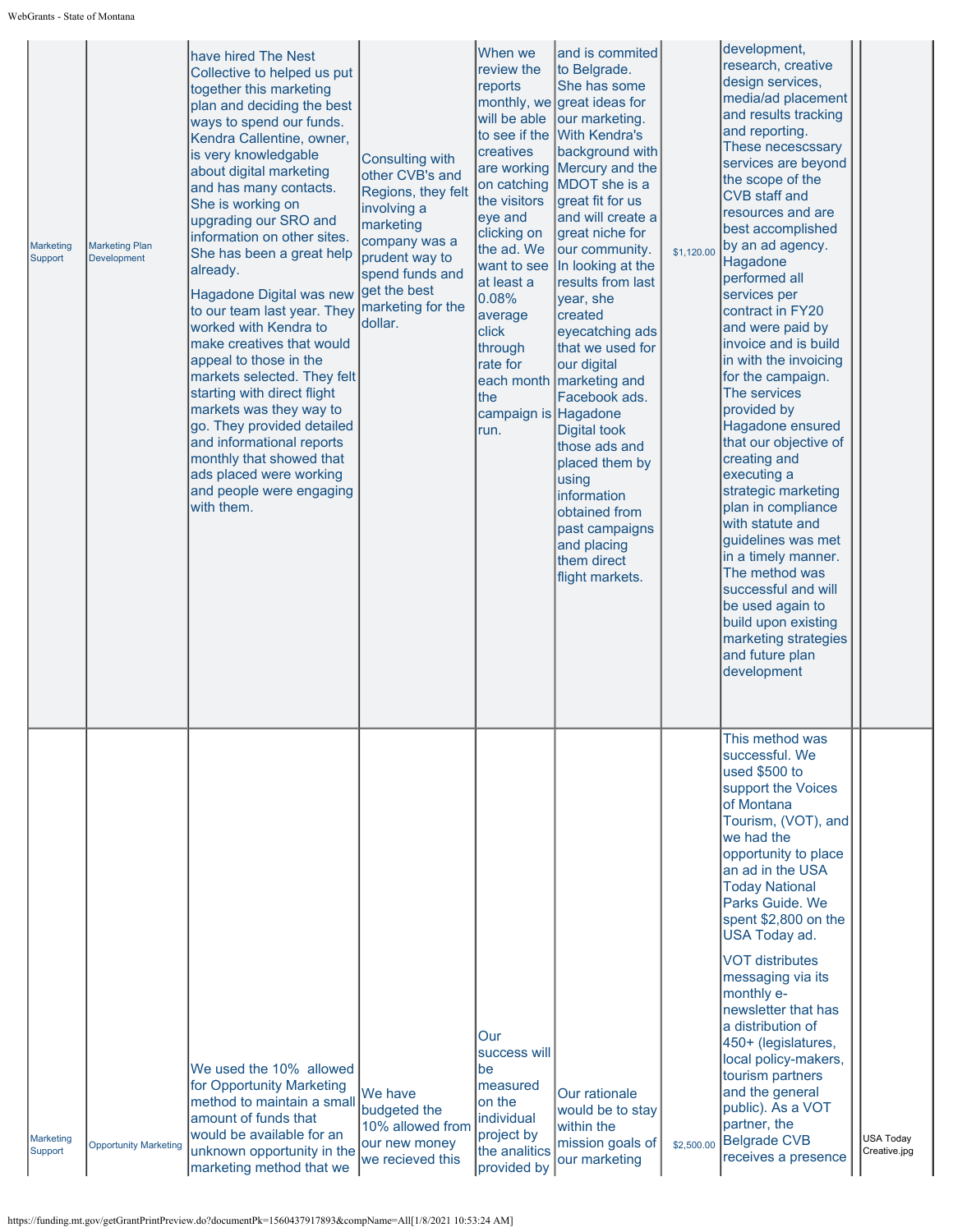|                      |                | are unaware of at this<br>time.                                                                                                                                                                                                                                                                                                                                                                                      | year.                                                                                                                                                                                                                                                                                                                                                                                                                                                        | whatever<br>project we<br>decide to<br>go with.                                                                                                                                           | plan.                                                                                                                                                                                                                                                                                                                                                                                                                                                                                                                                   | and directory link on<br>the<br>voicesoftourism.com<br>website which has<br>been online since<br>2011 and has a<br>robust following.<br>This method will be<br>continued in the<br>future as it is an<br>effective and<br>efficient means of<br>outreach, partner<br>support and<br>advocacy for<br>tourism in Montana.<br><b>The National Parks</b><br><b>Guide was</b><br>distributed to 45,000<br>subcribers all over<br>the country. |  |
|----------------------|----------------|----------------------------------------------------------------------------------------------------------------------------------------------------------------------------------------------------------------------------------------------------------------------------------------------------------------------------------------------------------------------------------------------------------------------|--------------------------------------------------------------------------------------------------------------------------------------------------------------------------------------------------------------------------------------------------------------------------------------------------------------------------------------------------------------------------------------------------------------------------------------------------------------|-------------------------------------------------------------------------------------------------------------------------------------------------------------------------------------------|-----------------------------------------------------------------------------------------------------------------------------------------------------------------------------------------------------------------------------------------------------------------------------------------------------------------------------------------------------------------------------------------------------------------------------------------------------------------------------------------------------------------------------------------|------------------------------------------------------------------------------------------------------------------------------------------------------------------------------------------------------------------------------------------------------------------------------------------------------------------------------------------------------------------------------------------------------------------------------------------|--|
| Marketing<br>Support | Administration | We plan to be very frugal<br>with the funds provided for<br>administration. Salary to<br>pay for additional financial<br>reporting, quarterly reports<br>for the Executive<br>Director will be the bulk of<br>the administrative budget,<br>as well as any necessay<br>supplies to carry out these<br>duties. I assure you the<br>20% allotment for<br>administration is<br>appreciated and will be<br>wisely spent. | We still are<br>learning about our<br>markets! Time is<br>spent by posting<br>on social media,<br>keeping on top of<br>the analytics and<br>making sure that<br>our marketing<br>dollars are being<br>well spent,<br>The time spent on<br>reports, TAC<br>meetings,<br><b>Governors</b><br>Conference, and<br>meetings with the<br>marketing firms<br>and our online ad<br>representative.<br>We use all the<br>Chamber<br>equipment, paper<br>and supplies. | I plan to<br>spend an<br>average of<br>5 hours a<br>month on<br>the Bed<br><b>Tax and</b><br>this<br>allotment<br>the time I<br>am not<br>spending<br>on<br>Chamber<br>realated<br>items. | The objective<br>for<br>Administration<br>budget is to<br>spend funds<br>appropriately<br>and efficiently<br>for managing<br>the<br>organization's<br>operations. Per<br>statute, the<br>maximum<br>allowed for the<br>Administration<br>method is no<br>helps cover   more than 20%<br>of the total<br>actual bed tax<br>receipts for the<br>full fiscal year.<br>Success will be<br>determined by<br>the total spend<br>in the<br>Administration<br>method; if it is<br>20% or less, we<br>will consider the<br>method<br>successful. | A total of \$7,749.60<br>was spent, which is<br>14% of the total<br>payments of bed tax<br>received by the<br>organization. We<br>were successful in<br>meeting our overall<br>objective of staying<br>\$6,400.00 within the allowable<br>20% for the<br>Administration<br>budget. We will<br>continue to use this<br>marketing method.                                                                                                  |  |
|                      |                | We continue to run a<br>video marketing campaign<br>for Belgrade in FY20. By<br>creating short 30 second                                                                                                                                                                                                                                                                                                             | After attending<br>the Governor's<br>Conference and<br>sitting in on a<br>breakout session<br>on digital<br>advertising, I<br>wanted to launch                                                                                                                                                                                                                                                                                                               | We want<br>our                                                                                                                                                                            | We feel that<br>YouTube is very<br>popular and<br>once the videos<br>become<br>popular, they<br>will have many<br>views. This is<br>also an                                                                                                                                                                                                                                                                                                                                                                                             | We did not meet our<br>objective for this<br>method. We were<br>unable to produce<br>the two videos<br>during FY20. Our<br>videographer had                                                                                                                                                                                                                                                                                              |  |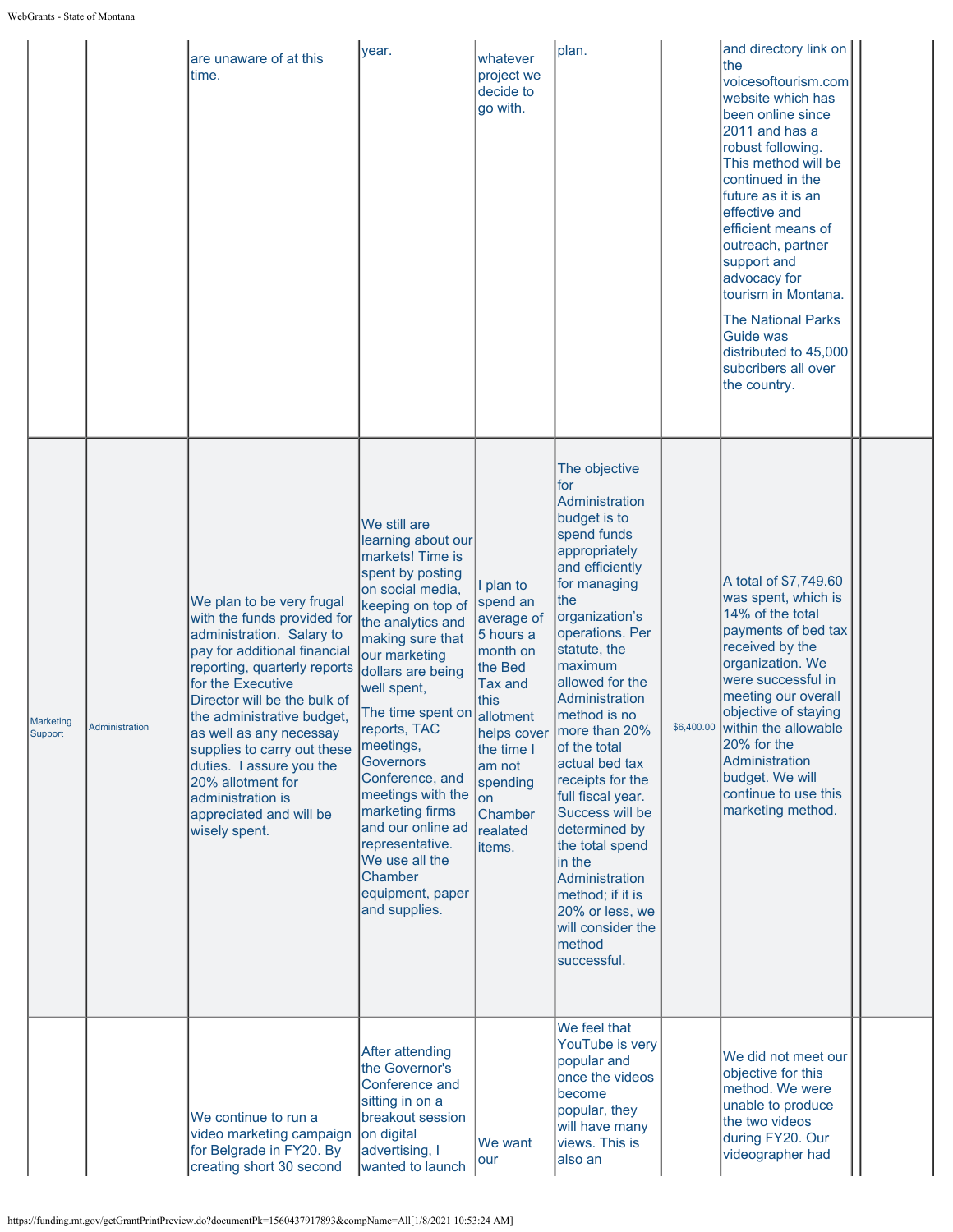|  | Publicity | <b>Press</b><br>Promotions/Media<br>Outreach | videos that highlight<br>different sectors of<br>Belgrade, we feel this will<br>create excitement for<br>travelers. A YouTube<br>channel will be created<br>and travelers will be<br>directed there. The videos<br>will also be shown on our<br>Facebook page. We will<br>be creating these videos<br>with the help of a film<br>student who will do the<br>filming and editing. | this campaign. I<br>learned that short<br>videos are the<br>best and running<br>a series will have<br>people looking for<br>them and<br>watching more.<br>IAfter several<br>short videos, a<br>longer video can<br>then be made. By<br>focusing on a<br>certain sector at a<br>time, we can<br>spend more time<br>promoting that<br>sector. | YouTube<br>channel<br>lviewers to<br>grow and<br>get up to<br>in FY20.<br>at least 2<br>Imore<br>videos to<br>lthe<br>channel. | <i>inexpensive</i><br>way to promote<br>lour town and<br>the services we<br>provide. Short<br>100 viewers videos have<br>been proven to<br>We will add be popular and<br>Itravelers will<br>Itake the time to<br>Iwatch them. We<br>lfeel if travelers<br>can see the<br>town and see<br>the hotels,<br>restaurants and<br>stores they will<br>begin to include<br>Belgrade in their<br>plans. | \$1,500.00<br>\$55,020.00 | other projects that<br>needed to be<br>completed and we<br>were unable to film.<br>Because of the<br>great rate we are<br>given, we were<br>unable to fine<br>another<br>videographer to<br>produce the product<br>needed within this<br>budget. We paid<br>\$150 in July, 2020<br>to finish the last<br>video that was<br>completed in FY19. |  |
|--|-----------|----------------------------------------------|----------------------------------------------------------------------------------------------------------------------------------------------------------------------------------------------------------------------------------------------------------------------------------------------------------------------------------------------------------------------------------|---------------------------------------------------------------------------------------------------------------------------------------------------------------------------------------------------------------------------------------------------------------------------------------------------------------------------------------------|--------------------------------------------------------------------------------------------------------------------------------|------------------------------------------------------------------------------------------------------------------------------------------------------------------------------------------------------------------------------------------------------------------------------------------------------------------------------------------------------------------------------------------------|---------------------------|-----------------------------------------------------------------------------------------------------------------------------------------------------------------------------------------------------------------------------------------------------------------------------------------------------------------------------------------------|--|
|--|-----------|----------------------------------------------|----------------------------------------------------------------------------------------------------------------------------------------------------------------------------------------------------------------------------------------------------------------------------------------------------------------------------------------------------------------------------------|---------------------------------------------------------------------------------------------------------------------------------------------------------------------------------------------------------------------------------------------------------------------------------------------------------------------------------------------|--------------------------------------------------------------------------------------------------------------------------------|------------------------------------------------------------------------------------------------------------------------------------------------------------------------------------------------------------------------------------------------------------------------------------------------------------------------------------------------------------------------------------------------|---------------------------|-----------------------------------------------------------------------------------------------------------------------------------------------------------------------------------------------------------------------------------------------------------------------------------------------------------------------------------------------|--|

## *Markething Method Evaluation Attachments*

| <b>Attachment 1</b>  | All User Analytics.pdf           |
|----------------------|----------------------------------|
| <b>Attachment 2</b>  | National Analytics.pdf           |
| <b>Attachment 3</b>  | FY20 Budget to Actual Report.pdf |
| <b>Attachment 4</b>  | Copy of FY20 Belgrade CVB.xlsx   |
| <b>Attachment 5</b>  |                                  |
| <b>Attachment 6</b>  |                                  |
| <b>Attachment 7</b>  |                                  |
| <b>Attachment 8</b>  |                                  |
| <b>Attachment 9</b>  |                                  |
| <b>Attachment 10</b> |                                  |
|                      |                                  |

# *Marketing Method Budget*

| <b>Marketing Segment</b> | <b>Marketing Method</b>              | Bed tax funded budget | Non bed tax funded budget (optional) |
|--------------------------|--------------------------------------|-----------------------|--------------------------------------|
| Consumer                 | <b>Online/Digital Advertising</b>    | \$16,500.00           | \$0.00                               |
| Consumer                 | Website/Internet Development/Updates | \$23,000.00           | \$3,000.00                           |
| Consumer                 | Social Media                         | \$1,000.00            | \$0.00                               |
| Consumer                 | Ad Agency Services                   | \$3,000.00            | \$0.00                               |
|                          |                                      | \$43,500.00           | \$3,000.00                           |
| <b>Marketing Support</b> | Administration                       | \$6,400.00            | \$0.00                               |
| <b>Marketing Support</b> | Marketing Plan Development           | \$1,120.00            | \$0.00                               |
| <b>Marketing Support</b> | <b>Opportunity Marketing</b>         | \$2,500.00            | \$0.00                               |
| <b>Marketing Support</b> | TAC/Governor's Conference meetings   | \$1,500.00            | \$0.00                               |
|                          |                                      | \$11,520.00           | \$0.00                               |
| Publicity                | Press Promotions/Media Outreach      | \$1,500.00            | \$0.00                               |
|                          |                                      | \$1,500.00            | \$0.00                               |
|                          |                                      | \$56,520.00           | \$3,000.00                           |

## *Miscellaneous Attachments*

**Description File Name File Size**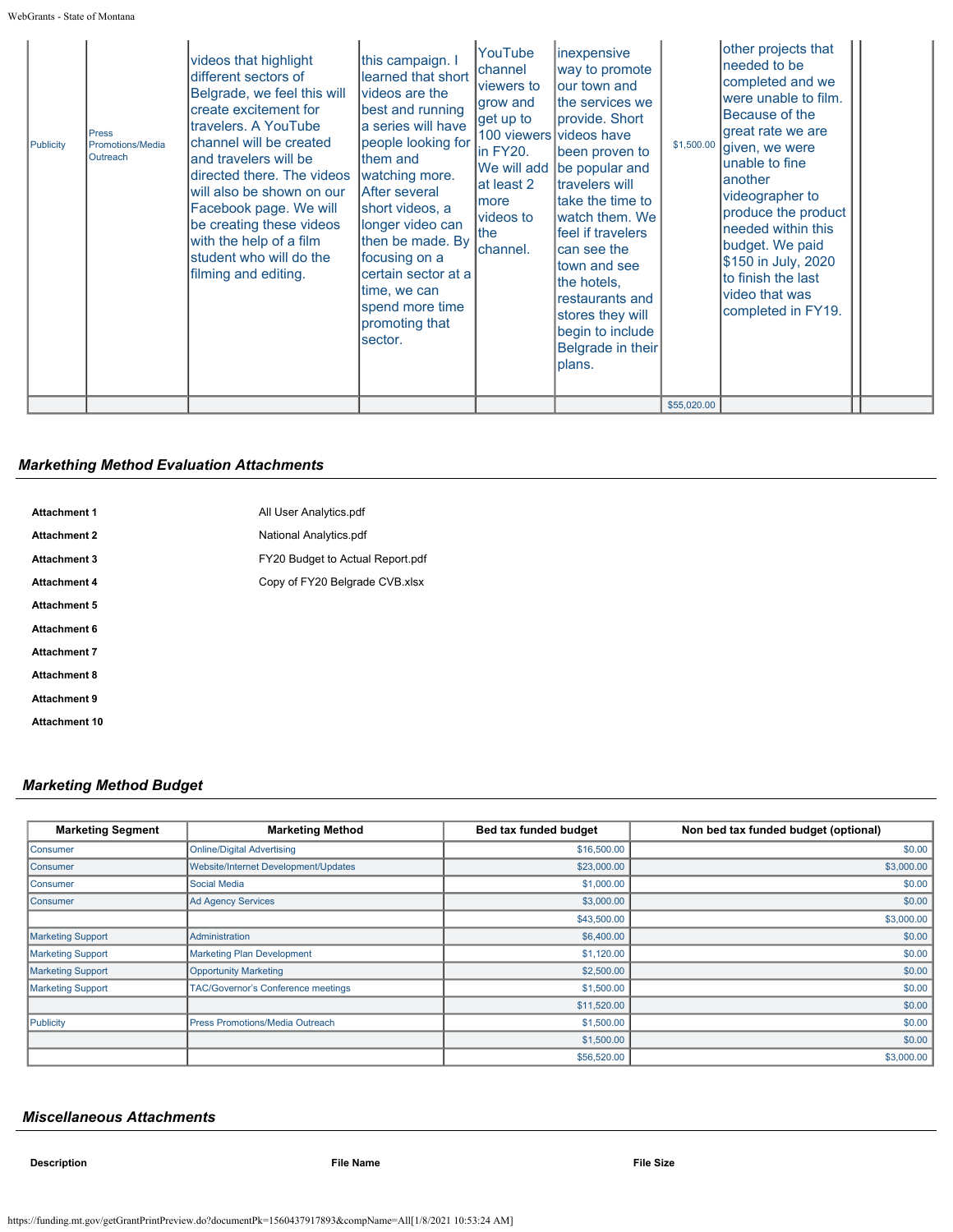WebGrants - State of Montana

| Digital Marketing Campaign Report | Belgrade Chamber of Commerce Full Report.pdf | 2.4 MB |
|-----------------------------------|----------------------------------------------|--------|
| Facebook Campaign Report          | belgrade2endofcampaign.pdf                   | 798 KB |
| Chamber Facebook Reports          | Facebook Reports.pdf                         | 40 KB  |

# *Reg/CVB Required Documents*

**Description File Name File Size** Required Documents **[Required Documents.pdf](https://funding.mt.gov/fileDownload.jsp?filename=1556810508220_Required+Documents.pdf)** 120 KB